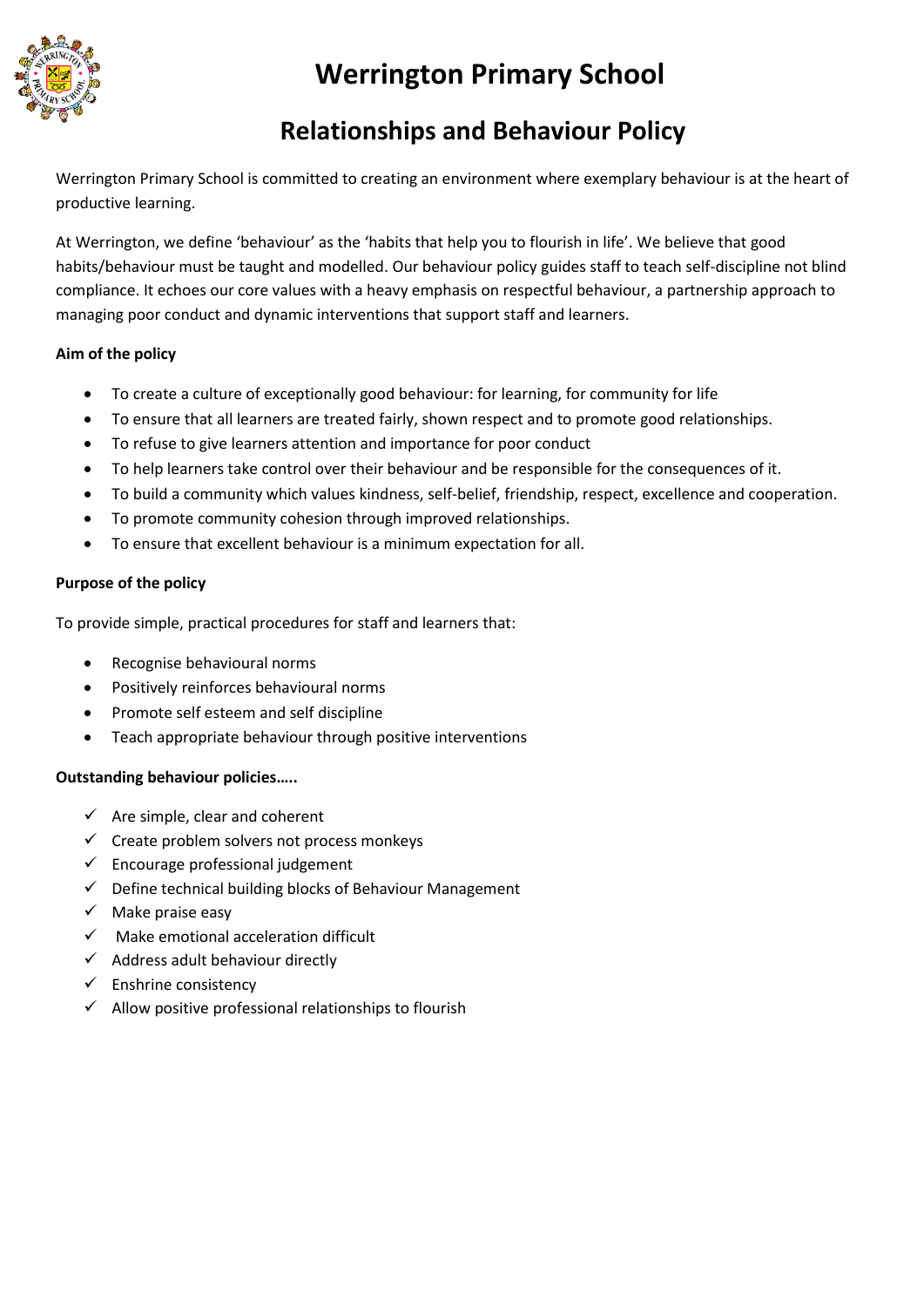**The Werrington Way**

**Be respectful**

**Try our best**

## **Keep ourselves and others safe**

#### **Consistency in practice**

'What we permit, we promote' – Consistency is a vital component of our Positive Relationships and Behaviour Policy

- Consistent **language**; consistent response: Referring to the agreement made between staff and learners, simple and clear expectations reflected in all conversations about behaviour.
- Consistent **follow up**: Ensuring 'certainty' at the classroom and senior management level. Never passing problems up the line, teachers taking responsibility for behaviour interventions, seeking support but never delegating.
- Consistent **positive reinforcement**: Routine procedures for reinforcing, encouraging and celebrating appropriate behaviour.
- Consistent **consequences**: Defined, agreed and applied at the classroom level as well as established structures for more serious behaviours.
- Consistent, **simple rules/agreements/expectations** referencing promoting appropriate behaviour, icons, symbols and visual cues, interesting and creative signage.
- Consistent **respect from the adults**: Even in the face of disrespectful learners.
- Consistent **models of emotional control**: Emotional restraint that is modelled and not just taught, teachers as role models for learning, teachers learning alongside learners.
- Consistently reinforced **rituals and routines for behaviour around the site**: In classrooms, around the site, at reception.
- Consistent **environment**: Display the quality of a good primary school, consistent visual messages and echoes of core values, positive images of learners.

#### *Consistent cultures of excellent behaviour management*

*'When people talk about behaviour they obsessively search for the instant solution. Some peddle magic dust or 'behaviour systems' that glisten yet quickly fade. Others relentlessly scream for a bigger stick to beat learners down with. Both extremes harbour an irresistible idea that there is a short cut to changing behaviour. They sell the lie that you can provoke sustained behavioural change in others without doing much hard work yourself. The truth is that there is no alternative to the hard work: building relationships with those who would rather not, resetting expectations with those who trample them, being relentlessly positive and sustaining a poker face when confronted with challenging behaviour.' Paul Dix*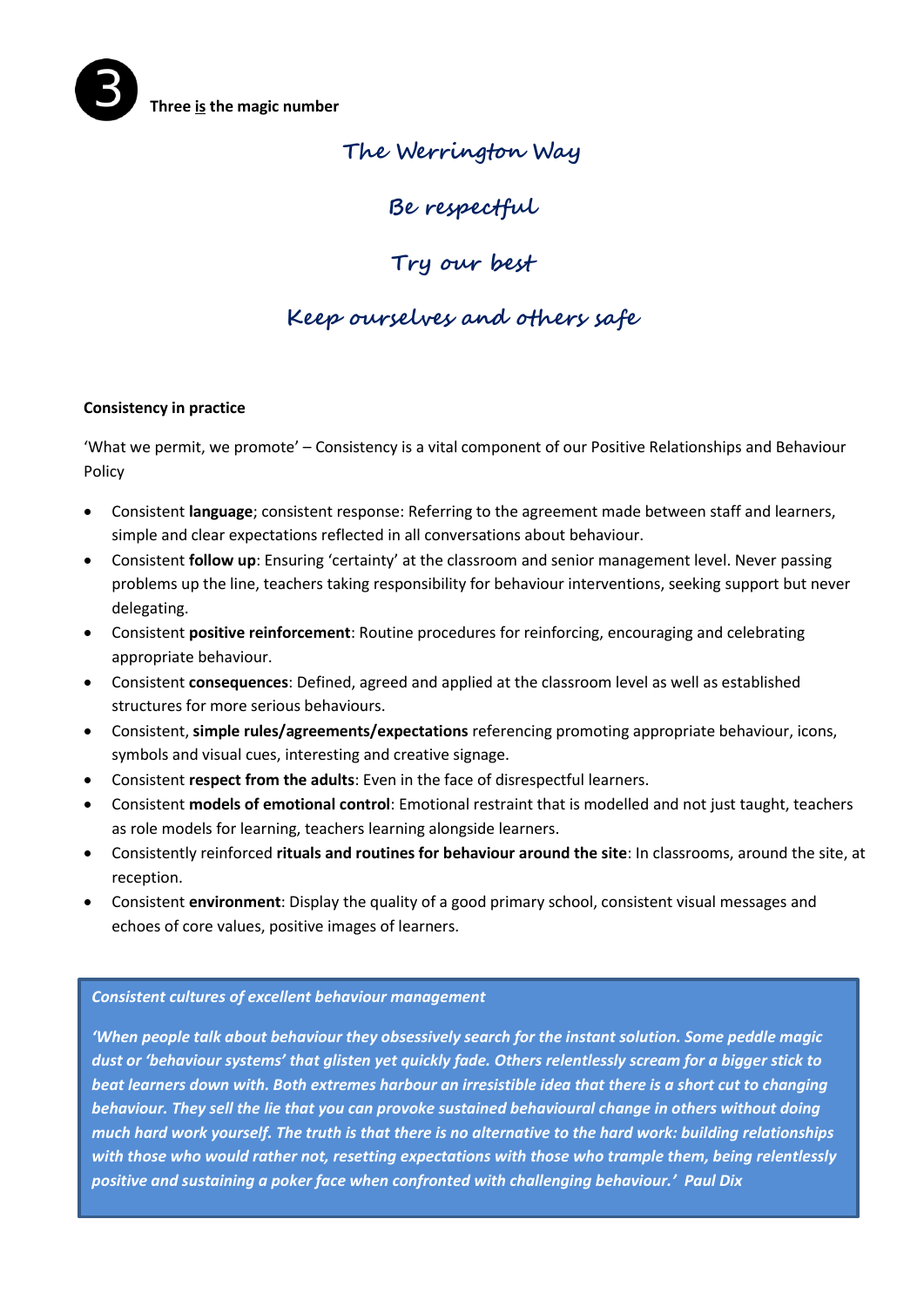Consistency lies in the behaviour of adults and not simply in the application of procedure. A truly sustainable consistent approach does not come in a toolkit of strategies but in the determination of every member of staff to hold firm. It is hard fought and easily lost. The key is to develop a consistency that ripples through every interaction on behaviour. Where learners feel treated as valued individuals they respect adults and accept their authority.

#### **All staff**

1. Meet and greet at the door.

- 2. Refer to 'The Werrington Way' 'Be respectful, Try our best, Keep ourselves and others safe'.
- 3. Model positive behaviours and build relationships.
- 4. Plan lessons that engage, challenge and meet the needs of all learners.
- 5. Use a visible recognition mechanism throughout every lesson.
- 6. Be calm and give 'take up time' when going through the steps. Prevent before sanctions.
- 7. Follow up every time, retain ownership and engage in reflective dialogue with learners.
- 8. Never ignore or walk past learners who are behaving badly.

Remember, you 'make the weather'. You are the adult.

#### **Senior leaders**

Senior leaders are not expected to deal with behaviour referrals in isolation. Rather they are to stand alongside colleagues to support, guide, model and show a unified consistency to the learners.

Senior leaders will:

- Meet and greet learners at the beginning of the day
- Be a visible presence around the site and especially at break and dinner times
- Celebrate staff, leaders and learners whose effort goes above and beyond expectations
- Regularly share good practice
- Support middle leaders in managing learners with more complex or entrenched negative behaviours
- Use behaviour data to target and assess school wide behaviour policy and practice
- Regularly review provision for learners who fall beyond the range of written policies
- Be a daily visible presence around their corridors and the site, particularly at times of mass movement.
- Take time to welcome learners at the start of the day

#### **Recognition and rewards for effort**

We recognise and reward learners who go 'over and above' our standards. Although there are tiered awards, our staff understand that a quiet word of personal praise can be as effective as a larger, more public, reward. '*It is not what you give but the way that you give it that counts*.' The use of praise in developing a positive atmosphere in the classroom cannot be underestimated. It is the key to developing positive relationships, including with those learners who are hardest to reach.

#### **Managing behaviour in classrooms**

Engagement with learning is always the primary aim. For the vast majority of learners a gentle reminder or nudge in the right direction is all that is needed. Although there are occasions when it is necessary, every minute a learner is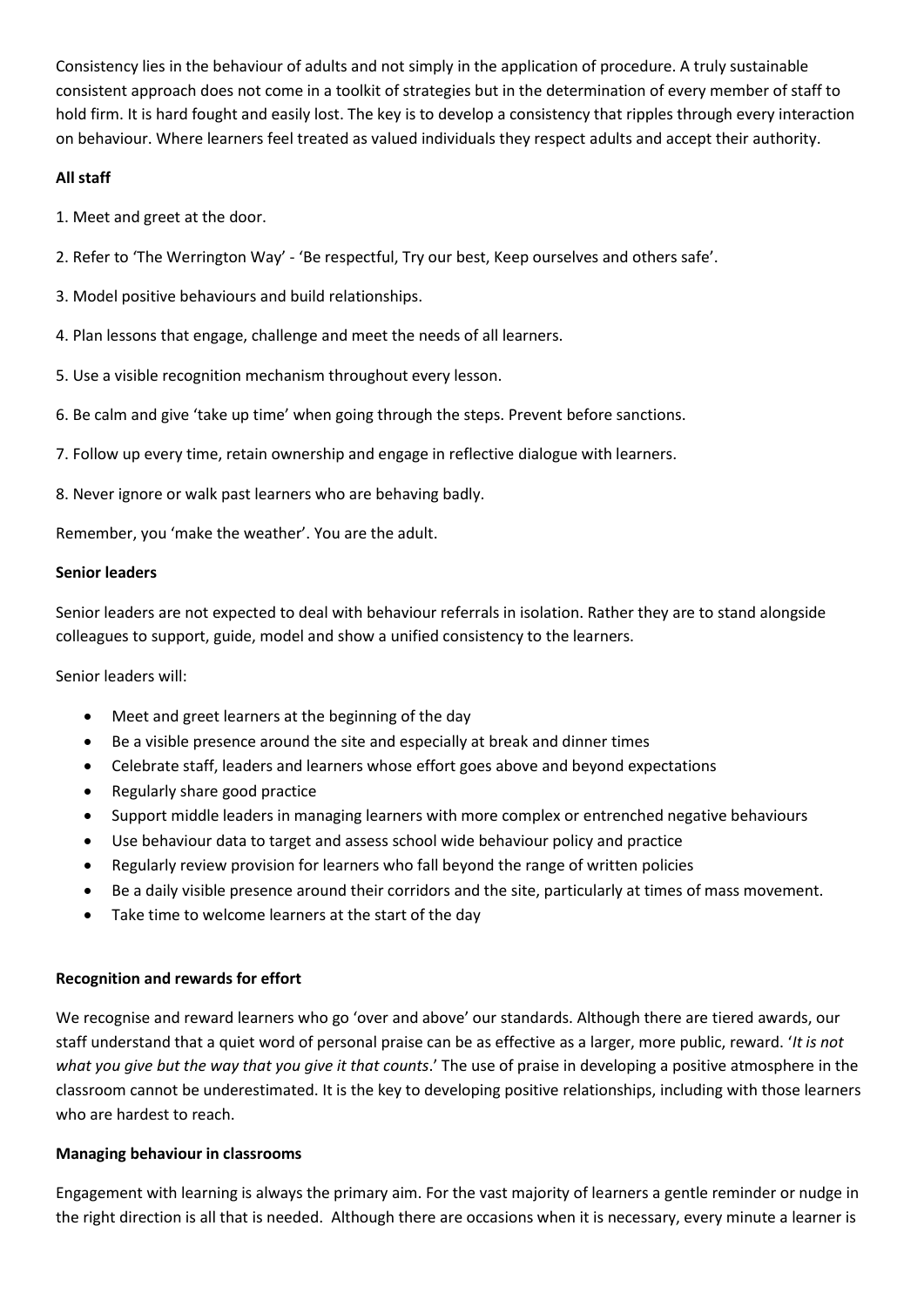out of your lesson is one where they are not learning. Steps should always be gone through with care and consideration, taking individual needs into account where necessary. Praise the behaviour you want to see. Provide regular immersive feedback on 'good' behaviour to reinforce the norms – The adults in the classroom must be conscious architects of the culture and behaviour of the room. They must be calm and avoid 'emotional responses' should any negative situations arise.

Do not pander to attention seekers. All learners must be given 'take up time' in between steps. *It is not possible to leap or accelerate steps for repeated low-level disruption*.

Always separate the 'behaviour' from the 'child'.

#### **Appendices**

#### **Practical steps in managing and modifying poor behaviour**

Learners are held responsible for their behaviour. Staff will deal with behaviour without delegating. Staff will use the steps in behaviour for dealing with poor conduct.

#### **The reminder**

A reminder of the expectations for learners of the Werrington Way delivered privately to the learner. The teacher makes them aware of their behaviour. The learner has a choice to do the right thing.

#### **The caution**

A clear verbal caution delivered privately to the learner making them aware of their behaviour and clearly outlining the consequences if they continue. The learner has a choice to do the right thing. Learners will be reminded of their good previous good conduct to prove that they can make good choices. Scripted approaches at this stage are encouraged: 30 second intervention.



# 30 second intervention

a. Gentle approach, personal, non-threatening, side on, eye level or lower. b. State the behaviour that was observed and which rule/expectation/routine it contravenes.

c. Tell the learner what the consequences of their action is. Refer to previous good behaviour/learning as a model for the desired behaviour.

d. Walk away from the learner; allow her time to decide what to do next. If there are comments, as you walk away write them down and follow up later.

We resist endless discussions around behaviour and spend our energy returning learners to their learning.

#### **The time-out**

- The learner is asked to speak to the teacher away from others
- Boundaries are reset
- Learner is asked to reflect on their next step. Again they are reminded of their previous conduct/attitude/learning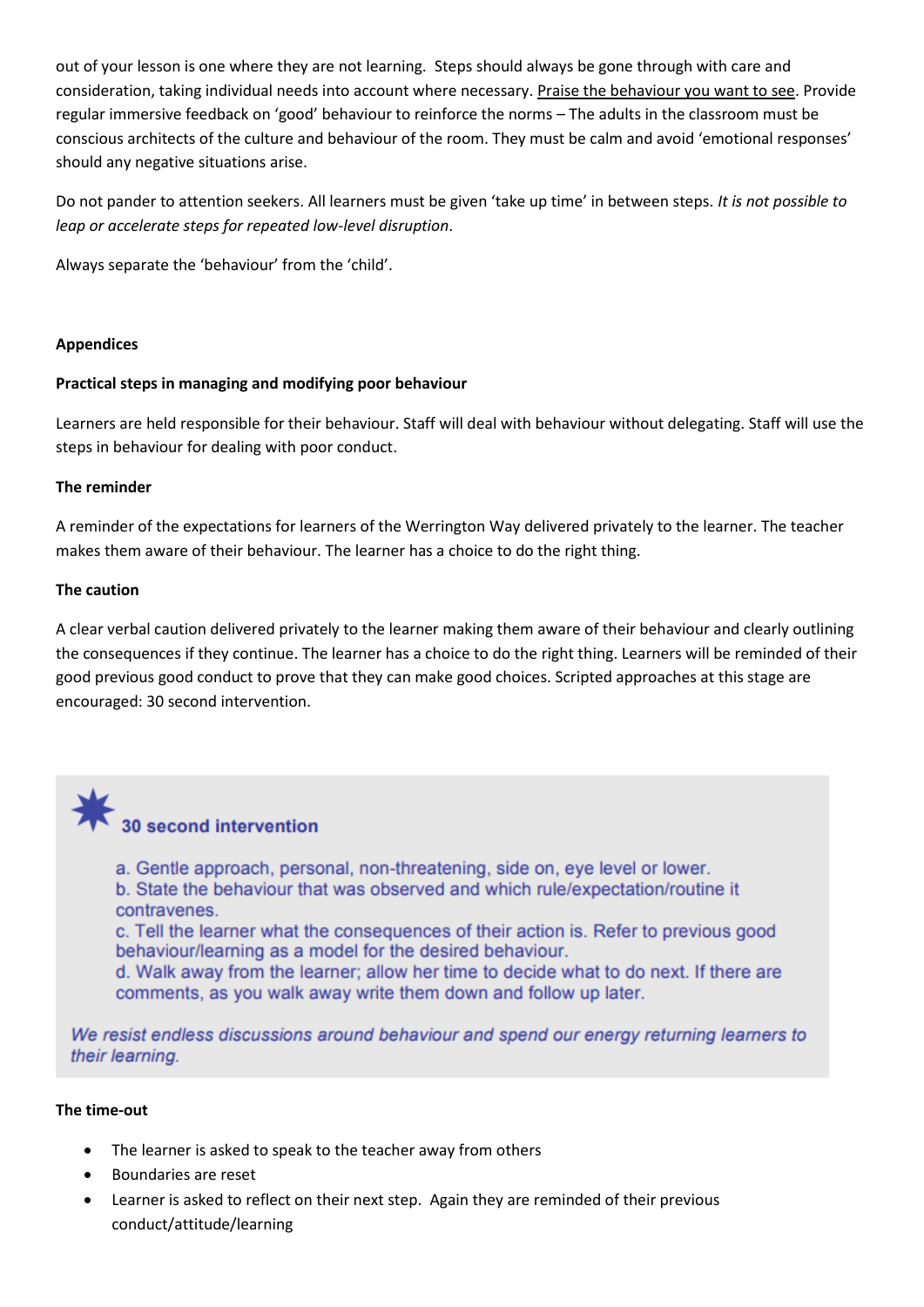Learner is given a final opportunity to reengage with the learning / follow instructions

Learners should only stand outside classrooms if they need to cool down and/or to defuse a situation. In general, three minutes should be enough.

If the step above is unsuccessful or if a learner refuses to go take a time out then the learner will be asked to leave the room. If appropriate, a member of staff will escort the learner to a designated workspace outside the teaching room.

#### **Staff will always deliver sanctions calmly and with care. It is in nobody's interest to confront poor behaviour with anger.**

#### **Restore**

Reparation meetings at Werrington Primary School are a core part of repairing damage to trust between staff and learners. Our reparation meetings are structured in 6 steps: What's happened? What was each party thinking? Who feels harmed and why? What have each party thought since? What behaviours will each of us show next time? Reaffirm your commitment to building a trusting relationship.

Staff will take responsibility for leading reparation meetings, Senior Leaders will support when requested.

Learners may have their behaviour monitored by teachers to show progress towards agreed targets. At Werrington Primary School we make sure that this is done discreetly. We do not use coloured reports, advertise poor behaviour to other learners or give fame to those who choose not to meet our high standards of behaviour.

Where possible, we treat every day as a fresh start.

#### **Partnership stage**

The partnership stage will be implemented where there is a cause for concern e.g. attendance, behaviour or progress issues. The learner will be allocated time with Mrs Marsh, our Wellbeing Mentor who will:

- Support and if necessary facilitate the Reparation Meeting between the member of staff and learner
- Develop an appropriate action plan with the learner
- Monitor and review and mentor using the action plan
- Discuss both the consequences for the learner if not meeting the required action and the positive outcomes for everyone if conduct improves
- If a learner does not achieve the required change in conduct agreed within the action plan a verbal warning will be issued by the phase leader
- Learners must be given a second chance to achieve the targets agreed on the action plan after the verbal warning

All of these matters will be confirmed in writing and recorded on CPOMs under the Behaviour category; parents will be informed at this stage of the support their child is receiving.

#### **Restorative conference**

- A restorative conference that takes a 360 degree view of the learner will be convened. This meeting will include Mrs Marsh, the teacher, the learner, a Parent/Guardian and a member of the Senior Team/ SENCo. The meeting will address the learner's: progress and achievement, learning needs, attitude, behavioural routines and personal organisation.
- Every effort will be made to encourage and support a change in the learner's behaviour
- If the learner refuses to attend or engage with the Restorative Conference then the process moves to the final stage.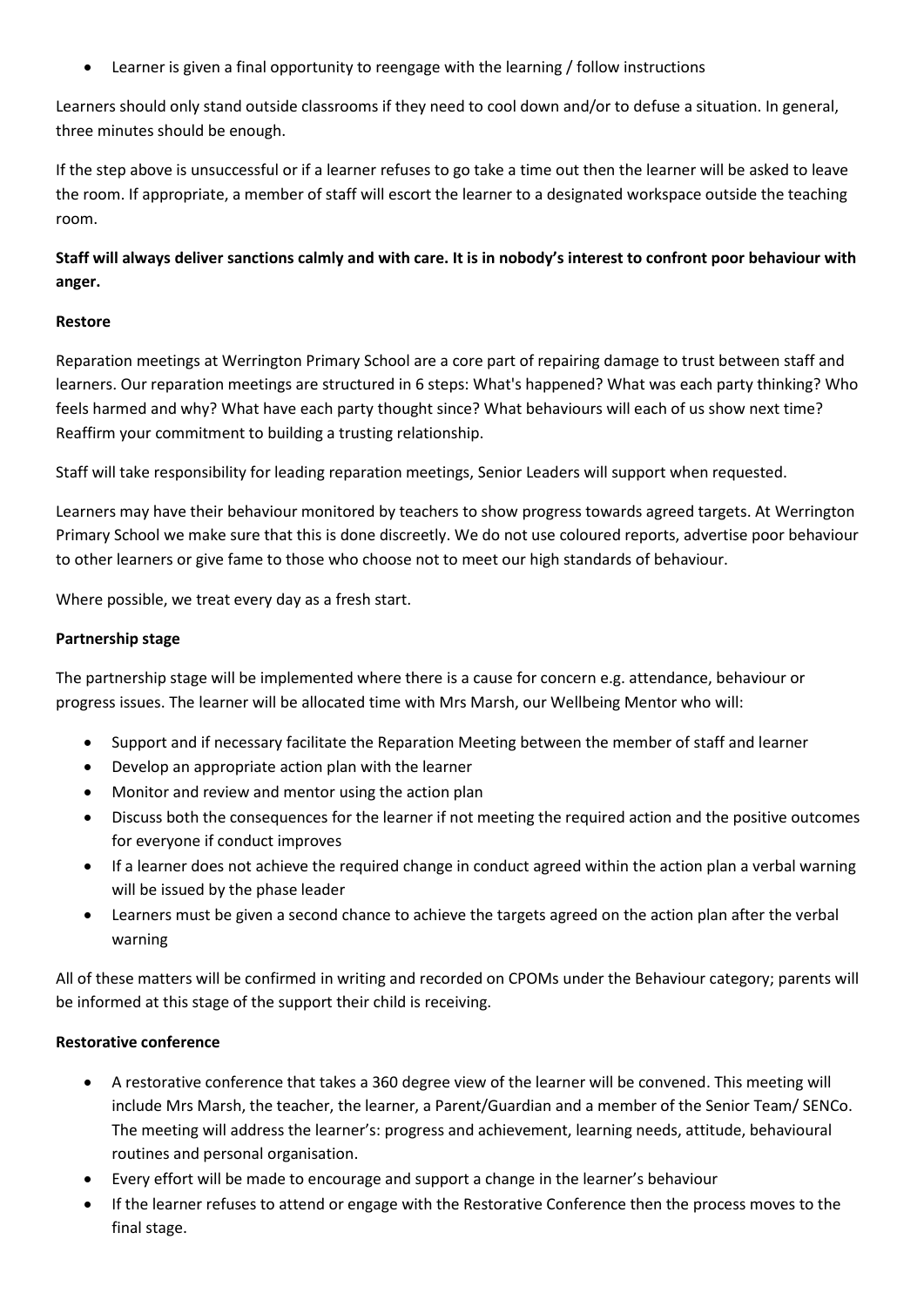#### **Behaviour for excellent teaching and learning – One page summary**

**High quality** behaviour for learning is underpinned by relationships, lesson planning and positive recognition.

**The Werrington Way - 'Be respectful, Try our best, Keep ourselves and others safe'** - should be referred to in conversations around conduct.

#### **Consistencies**

- 1. Meet and greet at the door.
- 2. Model positive behaviours and build relationships.
- 3. Plan lessons that engage, challenge and meet the needs of all learners.
- 4. A mechanism for positive recognition is used in each classroom throughout the lesson.
- 5. Refer to the Werrington Way '**Be respectful, Try our best, Keep ourselves and others safe'** in all conversations about behaviour.
- 6. Be calm and give 'take up time' when going through the steps. Prevent before sanctions.
- 7. Follow up every time, retain ownership and engage in reflective dialogue with learners.
- 8. Never ignore or walk past learners who are behaving badly.

| <b>Steps</b>       | <b>Actions</b>                                                                                    |
|--------------------|---------------------------------------------------------------------------------------------------|
| <b>Redirection</b> | Gentle encouragement, a 'nudge' in the right direction, small act of kindness                     |
| <b>Reminder</b>    | A reminder of the expectations (The Werrington Way) 'Be respectful, Try our best, Keep            |
|                    | ourselves and others safe' delivered privately wherever possible. Repeat reminders if necessary.  |
|                    | Deescalate and decelerate where reasonable and possible and take the initiative to keep things    |
|                    | at this stage                                                                                     |
| Caution            | A clear verbal caution delivered privately wherever possible, making the learner aware of their   |
|                    | behaviour and clearly outlining the consequences if they continue                                 |
| <b>Time Out</b>    | Give the learner a chance to reflect away from others. Speak to the learner privately and give    |
|                    | them a final opportunity to engage. Offer a positive choice to do so                              |
| <b>Internal</b>    | At this point the learner will be referred internally to another room in the school for the       |
| referral           | remainder of the lesson. All internal referrals must be recorded on CPOMs                         |
| Reparation         | A restorative meeting should take place before the next lesson. If the learner does not engage or |
|                    | the reconciliation is unsuccessful the teacher should call on support from their phase leader who |
|                    | will support the reparation process                                                               |
| Partnership        | Support from Wellbeing Mentor to create action plan, with agreed targets that will be             |
| stage              | monitored over the course of two weeks. Recorded on CPOMs and parents informed                    |
|                    |                                                                                                   |
| <b>Restorative</b> | A 360 degree view of the learner will be convened. This meeting will include the teacher, the     |
| conference         | learner, the Wellbeing Mentor, a Parent/Guardian and a member of the Senior Team/ SENCo.          |

A Serious breach is an incident that may lead to a fixed term, or even a permanent exclusion.